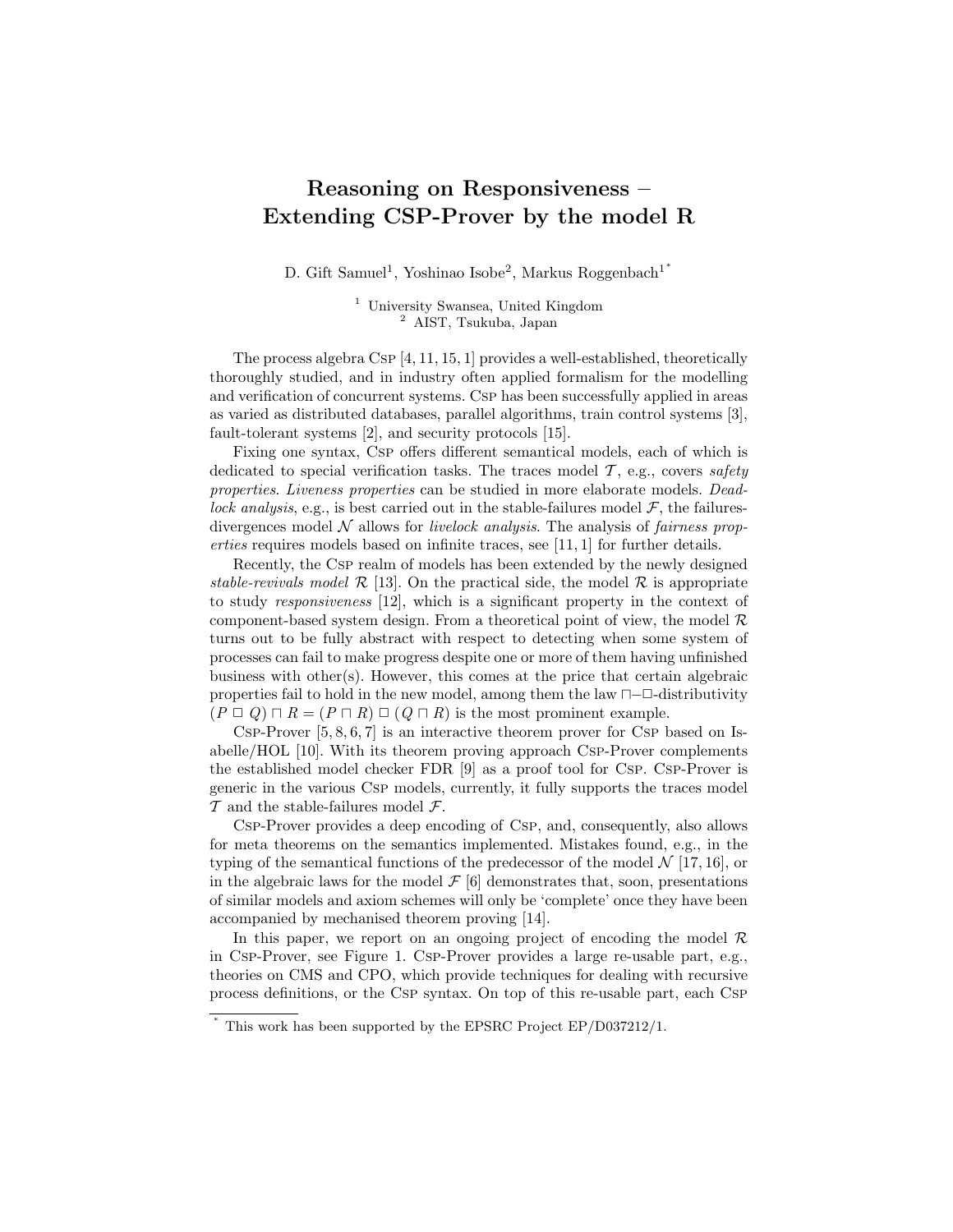model needs to be defined individually with its domain, its semantical functions, and its proof infrastructure, where – thanks to the close relation between the Csp models – sharing and re-use is possible. Encoding a Csp model includes two major parts, namely *specifying the model* and *proving properties* about this specification. Due to Isabelle's concept of conservative extensions, these two parts are often intertwined.

On the specification side, we first need to encode the domain of the model  $\mathcal{R}$ . Mathematically, this domain is a powerset reduced to 'healthy' elements. The notion of healthiness arises in a natural way, when the domain is interpreted as the collection of possible process observations. In Isabelle/HOL, we mirror this construction with a type definition. Already in this context, Isabelle/HOL requires the proof of properties, namely, that the newly defined types are nonempty.

The next step is to specify the refinement order, under which  $R$  forms a complete lattice. Here, we declare our domain to be an instance of the Isabelle/HOL type class 'order'. To this end we have to discharge the proof obligation that the inverse refinement order of  $\mathcal R$  is a partial order. We also prove that the inverse refinement order forms a pointed cpo: this result allows us to re-use Csp-Prover's theory on CPO. As the model  $\mathcal R$  is currently only defined in the CPO approach, we refrain from linking our domain to Csp-Prover's theory on CMS.

Next comes the specification of the semantical functions which map the Csp syntax to the domain. In Isabelle/HOL, these definitions come with proof obligations. Given, for example, healthy denotations of two processes  $P$  and  $Q$ , we have to prove that the denotation of the external choice  $(P \sqcup Q)$  between P and Q is healthy as well. While Roscoe regards it in [13] as 'mechanical calculation' that all operators preserve  $\mathcal{R}$ 's healthiness conditions, these proofs turn out to be a real challenge in Isabelle/HOL.

The final step in order to instantiate Csp-Prover with the model  $\mathcal R$  is to prove that all Csp operators are continuous w.r.t. the inverse refinement order. Given this continuity result, the semantics of recursive process definitions in Csp is defined via Tarski's fixed point theorem, which also offers proof support in the form of fixed point induction.

The proof infrastructure for the model  $R$  is based on the encoding described above. It consists of a collection of algebraic laws, which have been proven to be correct w.r.t. the encoding, as well as of a collection of tactics combining these laws.

Our instantiation of Csp-Prover with the model  $\mathcal R$  as laid out in this abstract is nearly complete: there are open continuity proofs, and more proof infrastructure needs to be developed.

## References

- 1. A. E. Abdallah, C. B. Jones, and J. W. Sanders, editors. Communicating Sequential Processes, the first 25 years. LNCS 3525. Springer, 2005.
- 2. B. Buth, J. Peleska, and H. Shi. Combining methods for the livelock analysis of a fault-tolerant system. In AMAST'98, LNCS 1548. Springer, 1998.